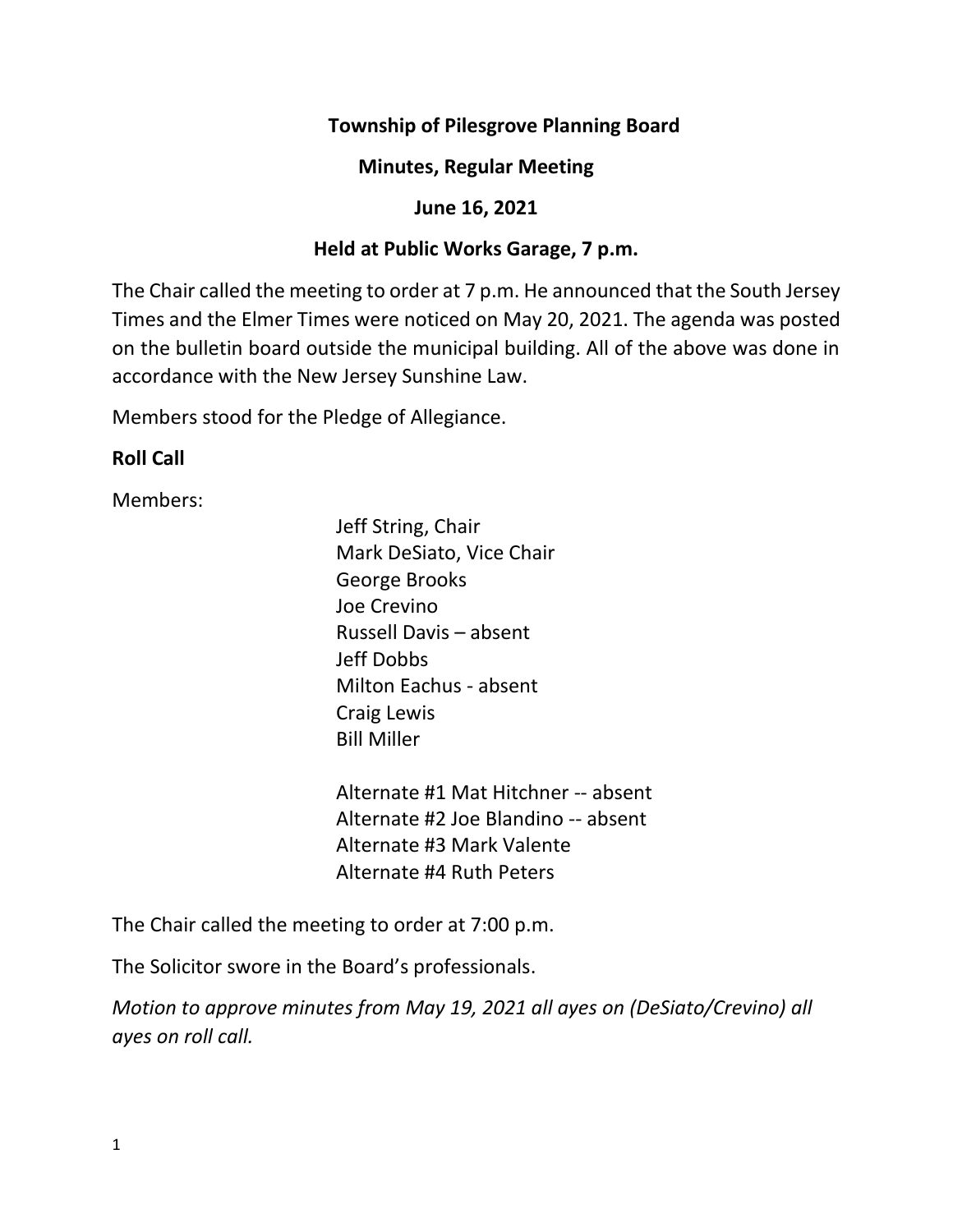### **Resolutions**

### **Completeness Hearing**

## **Curt Catalano, variance, Block 21 Lot 10.1**

The Planner reviewed his report on the request for a residential shed, 14 x 20, which exceeds the size allowed under the ordinance. The shed would be located toward the rear of the property. He reviewed the waivers requested, and stated no objection to granting them. Prior to the hearing, the use and a site drawing should be submitted. The Planner said the application could be deemed complete.

*Motion to deem complete (Dobbs/Crevino) all ayes on voice vote.* 

# **Mike Leonetti, variance, Block 42 Lot 3**

The Planner reviewed his report on the request for construction of an 18 x 30 pole building and side yard setbacks. He reviewed five waivers requested by the applicant. He listed items the applicant should provide prior to the hearing, including proof of payment of taxes. The Planner said the application could be deemed complete.

# *Motion to deem complete (DeSiato/Dobbs) all ayes on voice vote.*

# **Mark Danner, bulk variance, Block 18 Lot 5.02**

The Planner reviewed his report on the request for construction of a 24 x 32 residential shed, 20 foot in height. Four variances and one waiver are requested. He recommended the application be deemed complete. The Board asked the Planner if, since this is on agricultural land, is it necessary to go through this planning process. The application only states the shed will be used to store seasonal items currently kept in the garage. Frank Hoerst, representing the applicant, discussed how the public notice could take place.

*Motion to deem complete (Crevino/DeSiato) all ayes on voice vote.*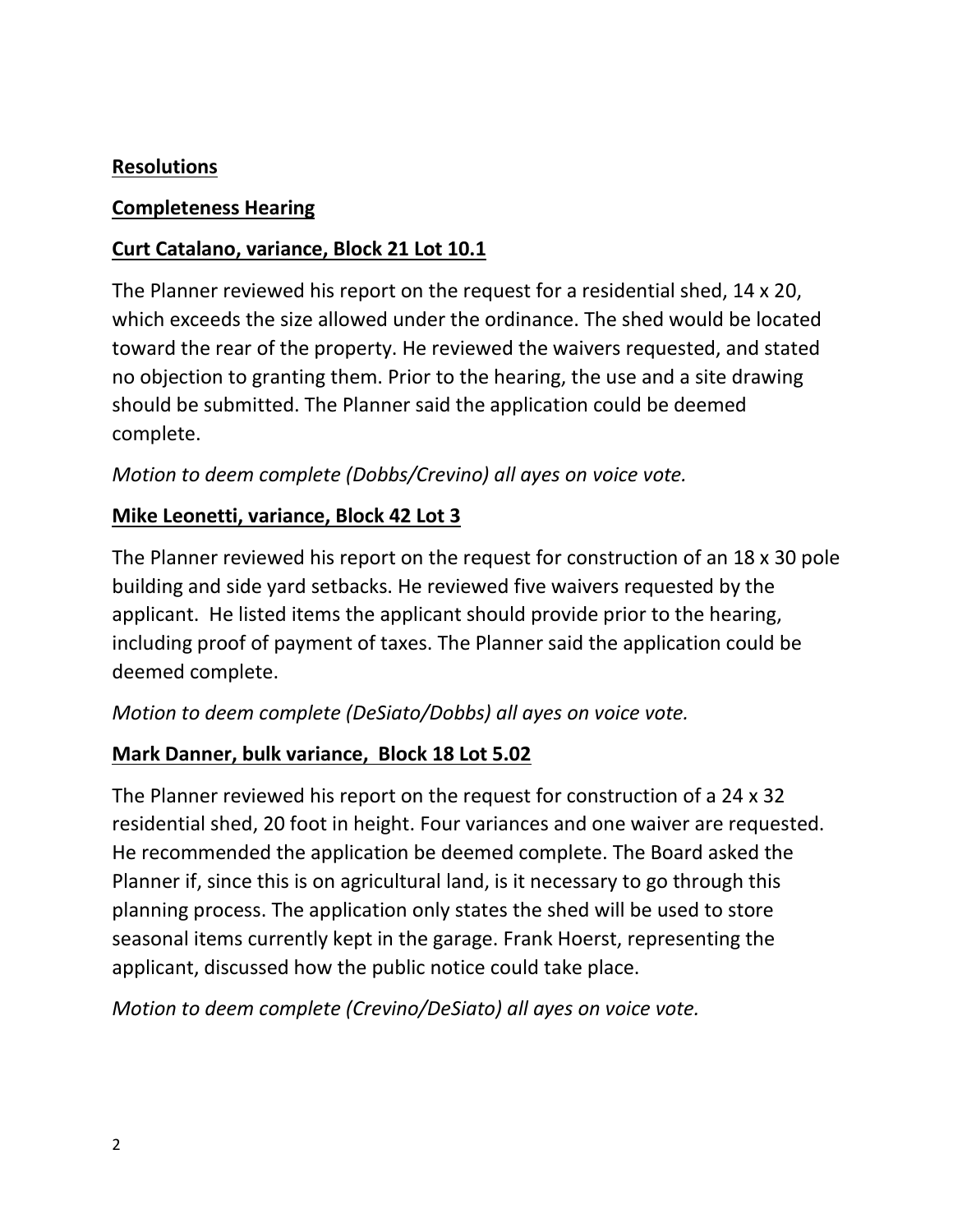The Board agreed that Oldmans Fence could be heard for completeness and also advertised for public hearing for the July meeting.

### **Discussion:**

#### **Master Plan Re-Examination**

Special Planner Kevin Rijs said the formal hearing will be held next month, but Board may discuss the issue tonight. Mr. Rijs reviewed the framework for the review and re-examination of the Master Plan. He discussed the various elements of the Master Plan, including farmland preservation, and the goals and objectives of the plan, including agricultural preservation. He reviewed the various changes and recommendations, including the language addressing cannabis businesses within the Township, and warehouses, shopping and, pick-up points. He discussed changing assumptions on driving patterns, vehicles, and technology. He explained again that if the township does nothing on cannabis, the permitted uses/zoning permitted in state law will overlay municipal land use ordinances. Timeframes were discussed with the board. There was general discussion regarding tax revenue calculations, location, licenses, agricultural zones, and state restrictions.

Frank Hoerst, representing one of the nation's largest cannabis growers, discussed aspects of operations, which must be grown under roof, and security requirements. The Board discussed timeframes and impact under state law. Mark Valente said people tell him they love living here, but when they retire they leave due to taxes. He said it is important to explore other revenue streams and not be short-sighted.

Mr. Rijs reviewed various land use recommendations and ordinance updates.

# **Cannabis Businesses in the Township**

Special Planner Kevin Rijs discussed the referral from Township Committee to the Planning Board on Cannabis businesses in the townships.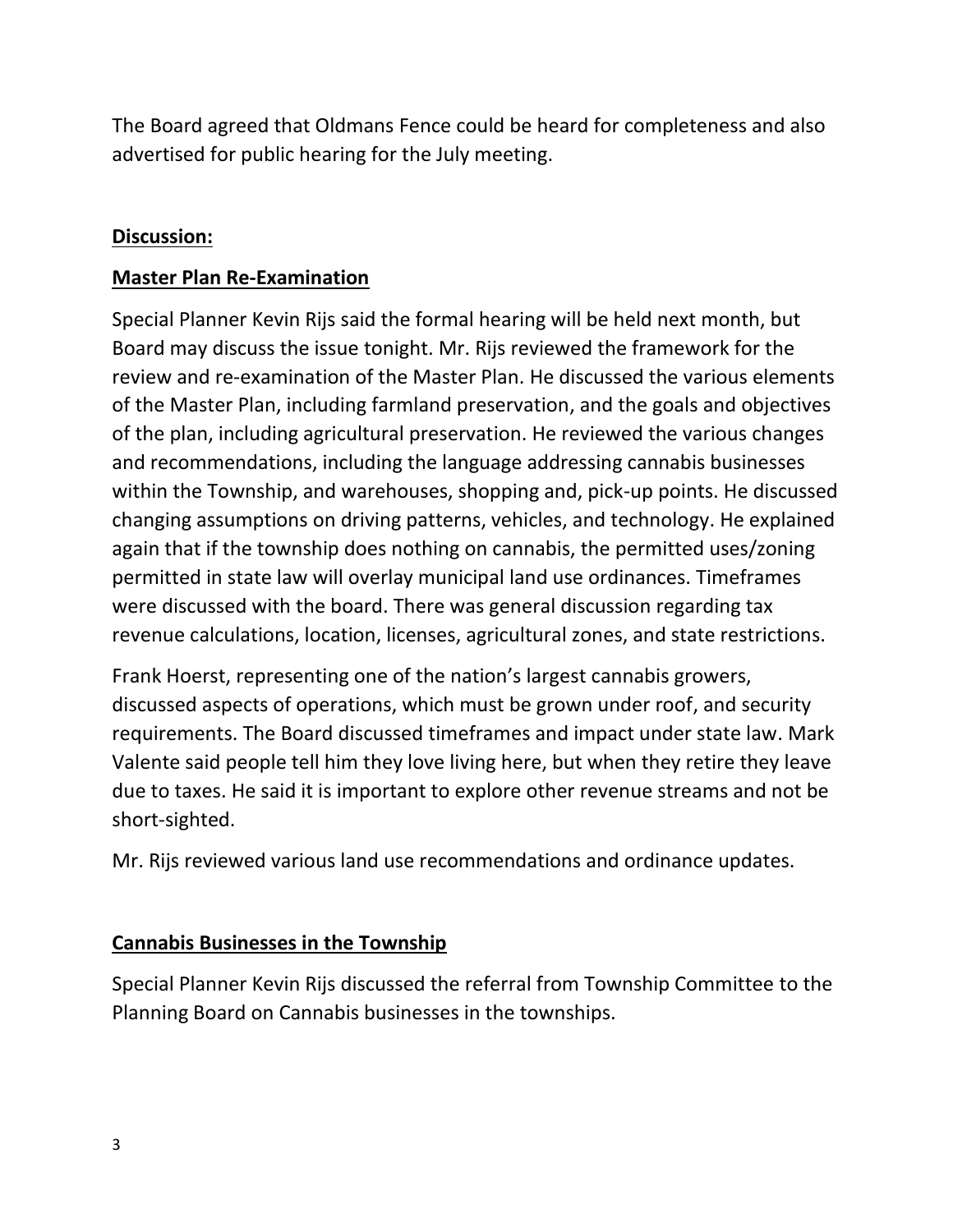Mr. Lewis asked for clarification on the Board's role. The Solicitor advised the Board is to determine whether the proposed ordinance is consistent with the Township's Master Plan. The Chair said in the past the Planning Board has made recommendation, which Township Committee implemented.

The Board discussed use of agricultural lands, roll back taxes, and taxation. He clarified restrictions on using preserved lands for growing cannabis. Mr. Rijs reviewed definitions and categories.

Frank Hoerst discussed the state legislation, licensing and municipal approaches and options. He said the economic opportunity would be 2 per cent revenue on a \$60 million dollar annual operation, plus property taxes and jobs. He explained other residual positive impacts on a community. He discussed a potential ordinance he has drafted as an advocate, includin security elements that need to be addressed, signage, hours of operation and other items. He said the township needs to look at host benefits and be prepared to move quickly.

The Board discussed a joint meeting with Township Committee. Joe Crevino discussed upcoming high-ticket items facing the township's budget.

# *Motion to direct the Solicitor to arrange a joint meeting with Township Committee (Valente/Dobbs)*

Discussion on motion:

The Board discussed whether conditions or zone restrictions could be put in place.

Mr. Crevino said the Board accomplished a lot tonight in its discussion and now should sit down with Township Committee. Mr. Rijs said the township can also address licensing requirements. Mr. Valente discussed trends and experience in Colorado.

The Board said it would review template ordinances. The Solicitor said the Planner should draft a resolution stating the referred ordinance is not in sync and draft a resolution with recommendations to allow cannabis businesses. The Solicitor will discuss a joint meeting with the Township Committee's solicitor. Mr. Lewis said the safe thing to do is to vote no. The tough thing to do is to wade into